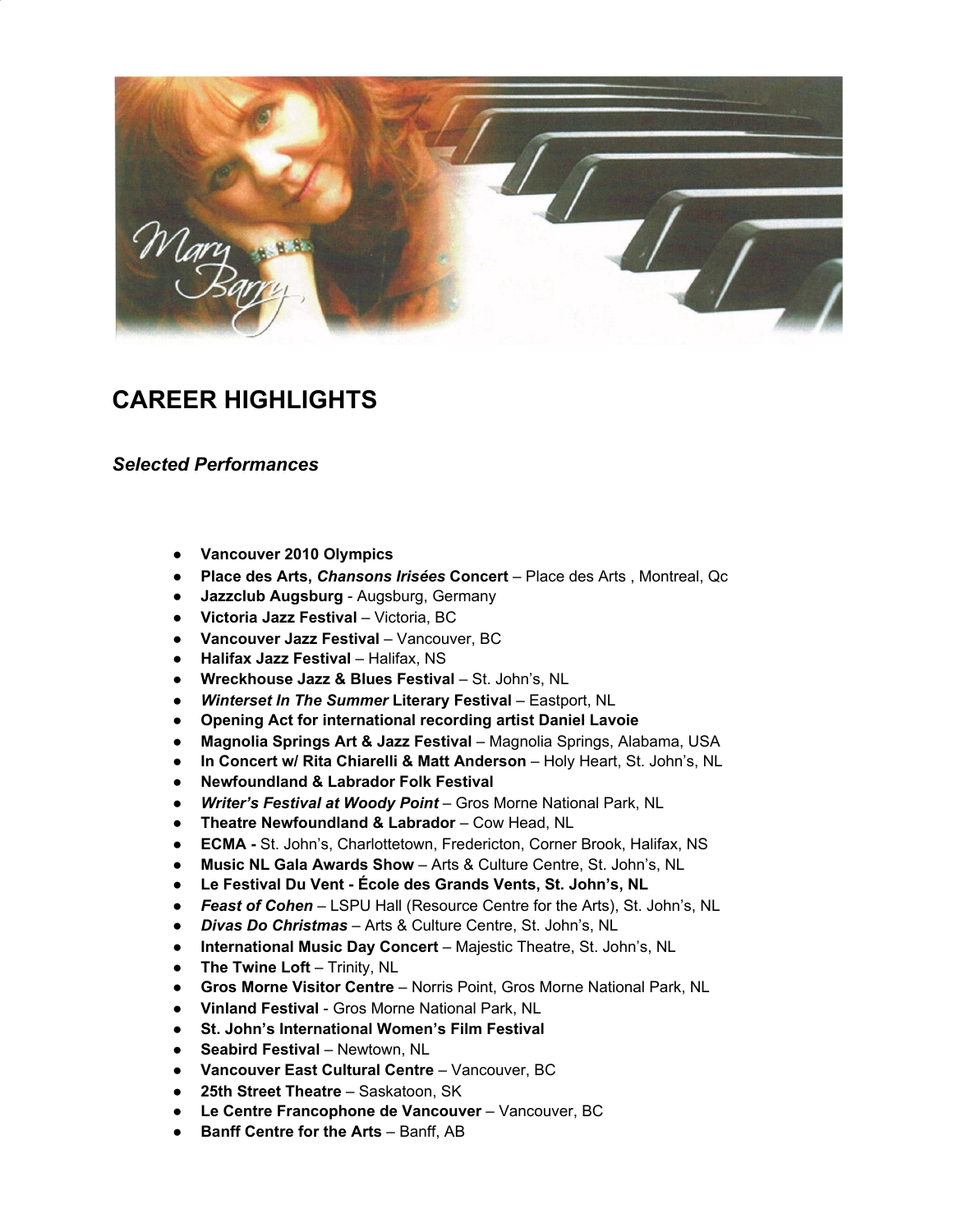- **Le Festival d'Été** Québec City, PQ
- **Toronto Blues Festival** Toronto, ON
- **Naropa Institute** Boulder, Colorado, USA
- **Le Festival Internationale de Musique des Femmes** Paris, France
- **National Women's Music Festival** Indiana, USA
- **Le Théâtre de la Verdure** Montreal, PQ
- *CODCO Reunion* Holy Heart Theatre, St. John's. NL
- *Harmony at the Hall* In Concert with Ron Hynes & Liz Pickard, St. John's, NL
- *Late Night Talk Show with Cathy Jones*, LSPU Hall, St. John's, NL
- *Lady Drinks The Blues* Festival Five, Resource Centre for the Arts and Contact East Arts & Culture Centre, St. John's, NL
- *Lady Drinks The Blues* Carnegie Theatre, Vancouver, BC
- *Last Night I Had the Strangest Gig* Vancouver Storytelling Festival
- **Canada Day Celebrations Concert** Parliament Hill, Ottawa, ON
- **Le Centre Culturel Francophone de Vancouver** Vancouver, BC
- **Théâtre l'Escaouette,** Moncton, NB
- *La Soirée en Rose***,** Le Théâtre des Grands Vents, St. John's, NL
- **Junos 2010 –** *Our Music, Our Heritage***,** St. John's, NL
- **Junos 2010 – Fat Cat,** St. John's, NL, Sonic Entertainment Group
- *Legendary* **CD Release concert at the LSPU Hall** St. John's, NL
- *Tales, Trails and Tunes* **Festival** Norris Point, NL
- **Tombolo Multicultural Festival**, St. John's, NL
- **Partridgeberry Festival**, Fogo Island, Newfoundland
- *Aurora Cabaret* Barbara Barrett Theatre, St. John's, NL
- *Stars for Warm Hearts* Arts & Culture Centre, St. John's, NL
- *Chansons Irisées* **Concert** Centre Culturel et Sportif, Saint Pierre et Miquelon, France
- *Chansons Irisées* CD Release Concert- DF Cook Hall Memorial University (co-presented with the Memorial University School of Music)
- *Hot Soup and Cool Jazz***,** presented by Wreckhouse International Jazz & Blues Festival, St. John's, NL
- **Festival Acadien, Caraquet,** Nouveau Brunswick

## **Television**

- *Tout Pour la Musique* TVF/ Productions Rivard
- *Luc et Luc* Radio-Canada régionale (Television)
- Le Téléjournal SRC, Radio-Canada nationale (Television)
- Les Nouvelles en Acadie SRC, Radio-Canada régionale
- *2 Bon'heure* Rogers Télévision Moncton
- Le Téléjournal Acadie Radio-Canada
- The National
- Newsworld
- Les Nouvelles du Soir (CBC National News in French)
- *● The Beat*
- CBC TV *Here and Now*
- Dream Company *Fresh Fish*
- ASN/ATV *New Faces*
- Rogers TV Out of the Fog, *Point 2 Point* with host Karl Wells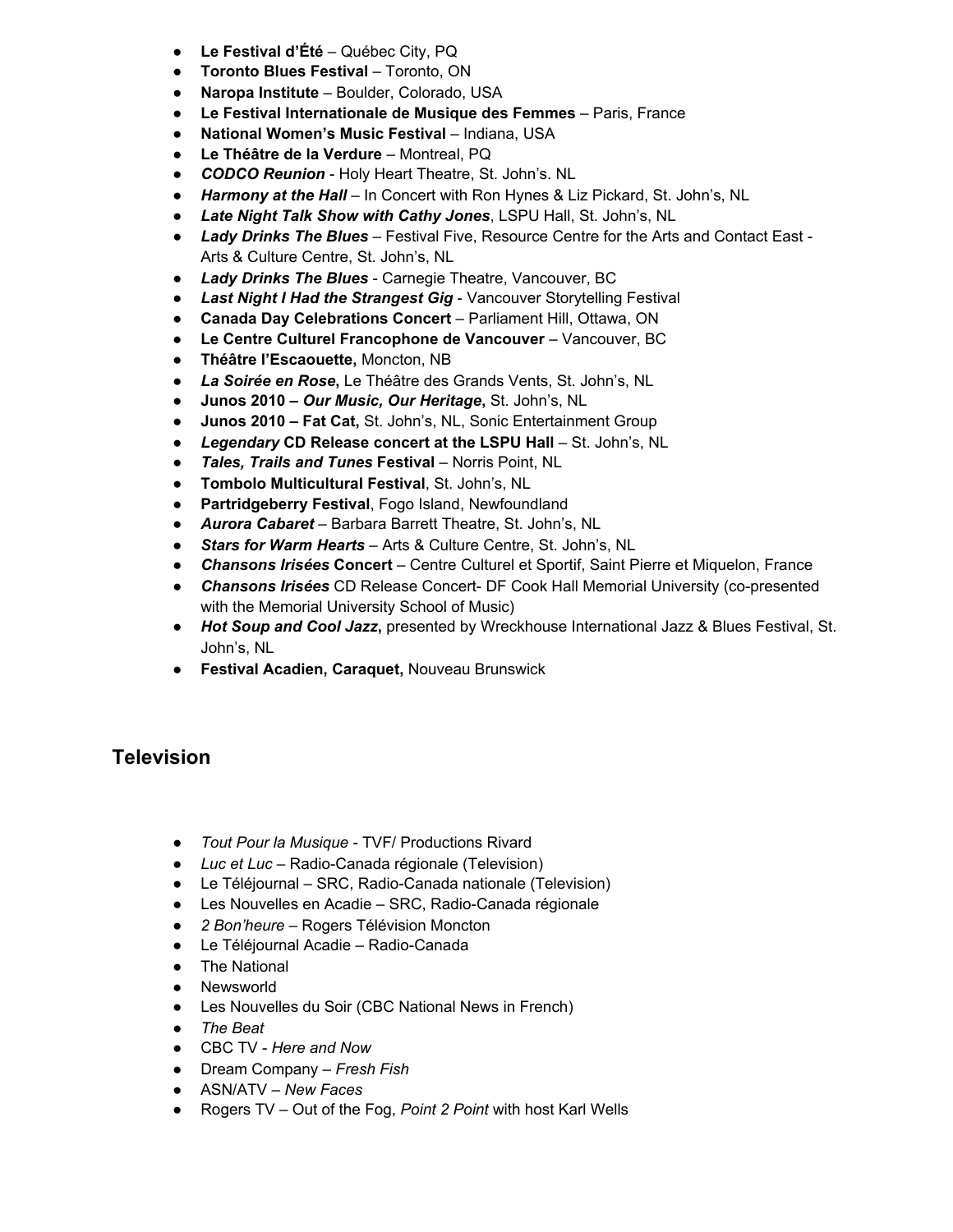- Espace Musique, Radio-Canada Nationale
- Radiojournal, Radio-Canada Nationale
- Bulletin de Nouvelles de l'Atlantique, Radio-Canada Acadie
- *Le Reveil*, Radio-Canada Acadie
- *En Rafale,* Radio-Canada Acadie
- *Shift,* CBC Radio New Brunswick
- *Anne et Compagnie*, La radio de Radio-Canada Acadie
- *Samedi détente*, Radio-Canada Ouest
- *The Performance Hour*, *The Morning Show, Liner Notes* CBC Radio, NL
- CKJM-FM Chéticamps NE
- CFBO-FM Dieppe NB
- CJPN-FM Fredericton NB
- CHOQ-FM Toronto ON
- CKMA-FM Miramichi NB
- CIMS-FM Balmoral NB
- CFJU-FM Kedgwick-St-Quentin NB
- *Le Réveil* PE SRC, Charlottetown PE
- $\bullet$  CKRH-FM Halifax, NE
- *Le Réveil* NE/TL Radio de Radio-Canada, Halifax NE
- *● Singers & Songwriters* CBC Radio, Newfoundland & Labrador
- *● Musicraft*, *On the Go, Weekend AM* CBC Radio, NL
- *● Disc Drive* CBC National Radio
- *● Jazzbeat* CBC National Radio
- *● Morningside* CBC National Radio
- *● Pearls of Wisdom* CBC National Radio
- *● Richardson's Roundup* CBC National Radio
- *● Voix et Rythmes du Pays* SRC National Radio
- *● Bonjour Atlantique* Radio Canada Acadie
- *●* Les Nouvelles en Acadie SRC, Radio-Canada régionale
- *● Mainstreet* -CBC Regional Radio
- Coast 101.1 *Cool Jazz*
- Sirius Satellite Radio
- CKRL Québec City
- Couleurs Jazz Montreal
- Clear 104.9 FM Vancouver
- **Radio France**